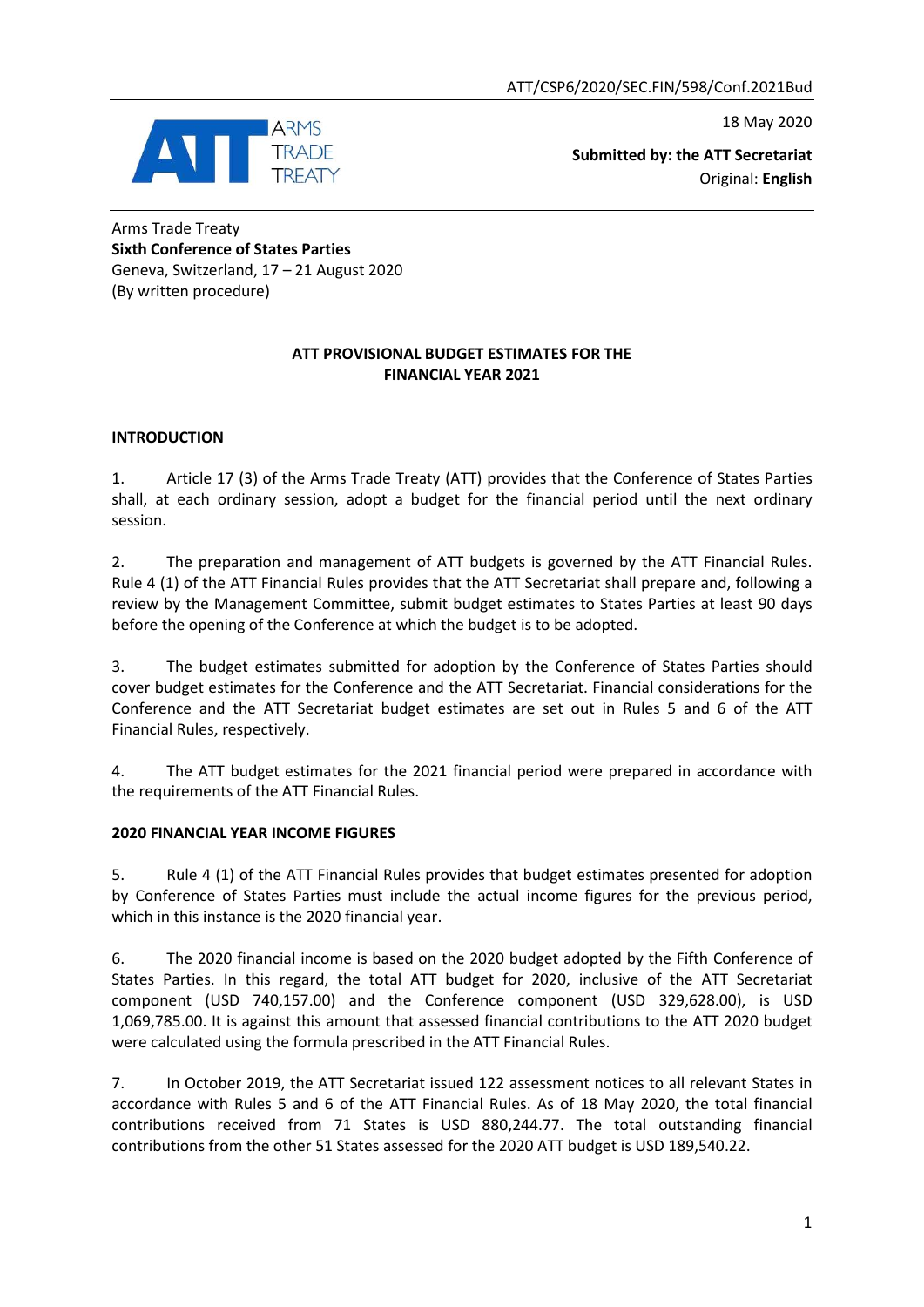8. In March 2020, in accordance with Rule 8 (1) of the ATT Financial Rules, the President of the Sixth Conference of States Parties wrote to all States with outstanding financial contributions reminding them of this fact and impressing upon them the importance of paying their respective arears.

### **BUDGET ADMINISTRATION**

9. On adoption by the Sixth Conference of States Parties, this ATT budget will be managed by the ATT Secretariat according to the provisions of the ATT Financial Rules and under the oversight of the Management Committee. Accordingly, the ATT Secretariat will notify all States of their assessed financial contributions to the 2021 budget in October 2020.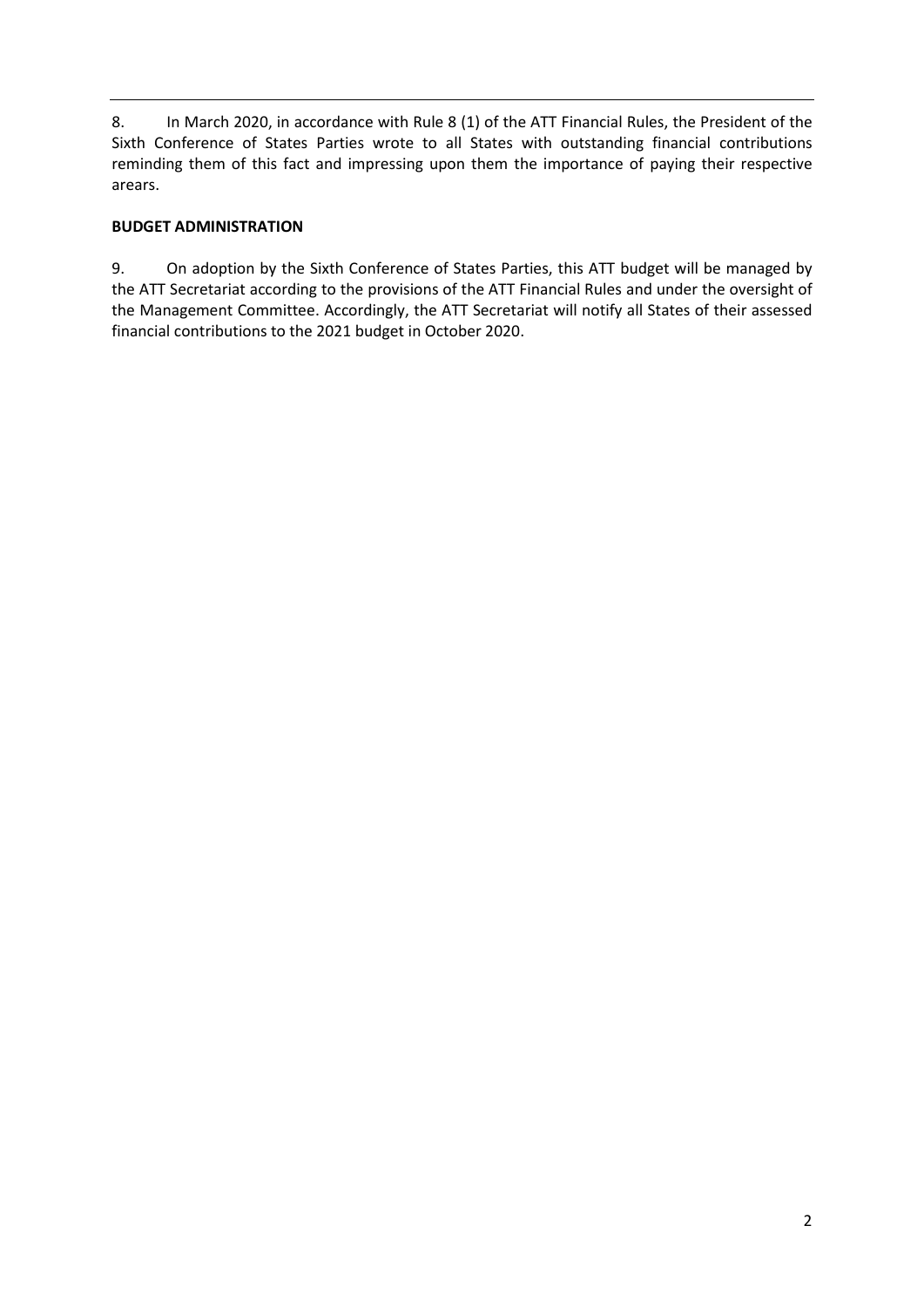## **ATT Secretariat: Provisional Budget Estimates 2021**

| Budget <sup>i</sup><br><b>Source</b>                                   | Item <sup>i</sup>                                                                                                          | est. cost (USD) | <b>Comments</b>                                                                                                                                                         |
|------------------------------------------------------------------------|----------------------------------------------------------------------------------------------------------------------------|-----------------|-------------------------------------------------------------------------------------------------------------------------------------------------------------------------|
| <b>ASSESSED from States</b>                                            | Total staff costs (P4, P3 and P2) <sup>iii</sup> - 12 months 2021                                                          | 570'237         | In accodance with ATT Staff Rules and Regulations                                                                                                                       |
|                                                                        | General temporary assistance (if needed)                                                                                   | 12'500          | 50 days of consultancy<br>(Junior specialist - estimaded 250 USD/day)                                                                                                   |
|                                                                        | Professional services (legal, procurement,<br>personnel, financial)                                                        | 20'000          | 40 days of consultancy<br>(Specialist - estimated 500 USD/day)                                                                                                          |
|                                                                        | Staff international travel costs (inclusive of air<br>travel, ground transportation, accomodation and<br>daily allowances) | 20'835          | Estimated costs of 4,167 USD/trip<br>(2 trips for P4, 2 trips for P3, 1 trip for P2)                                                                                    |
|                                                                        | Staff training                                                                                                             | $\Omega$        |                                                                                                                                                                         |
|                                                                        | Utilization of IT & telecommunication services<br>(cell phone calls, fixed line calls, photocopies)                        | 5'000           |                                                                                                                                                                         |
|                                                                        | Secretariat website                                                                                                        | 80'000          | Maintenance and incremental enhancement                                                                                                                                 |
|                                                                        | Audit fees                                                                                                                 | 7'000           |                                                                                                                                                                         |
|                                                                        | Insurance                                                                                                                  | 15'000          |                                                                                                                                                                         |
|                                                                        | Miscellaneous (stationery, toner, etc.)                                                                                    | 8'000           |                                                                                                                                                                         |
| <b>Subtotal ASSESSED</b>                                               |                                                                                                                            | 738'572         | Total of which 30% is assessed as per Financial Rule 5,<br>70% assessed as per Financial Rule 6                                                                         |
| <b>IN-KIND by host state <math>\sqrt[n]{ }</math></b><br>(Switzerland) | Office premises (inclusive of building                                                                                     | 87'271          | Covered by the host state:                                                                                                                                              |
|                                                                        | management) - 12 months                                                                                                    |                 | Office Premises = 80,564 CHF, Archival space = 6,000 CHF                                                                                                                |
|                                                                        | Guarding and security of premises                                                                                          | $\mathbf 0$     |                                                                                                                                                                         |
|                                                                        | IT & telecommunication services (IT hardware, IT<br>support (labour)) v                                                    | 49'254          | IT line rent = $3,240$ CHF, IT purchases = $6,000$ CHF;<br>IT maintenance and support = 36,795 CHF; Cell phone<br>subscription = 420 CHF; Copy machine rent = 2,400 CHF |
|                                                                        | Accounting and financial administration<br>(including related to the collection of<br>contributions)                       | 45'368          | Financial services = 45,000 CHF                                                                                                                                         |
|                                                                        | Human resources administration                                                                                             | 10'082          | HR services = $10,000$ CHF                                                                                                                                              |
|                                                                        | Personnel support services (DCAF staff member)                                                                             | 40'327          | Assistant salary + social costs = 40,000 CHF<br>$(12$ months 50%)                                                                                                       |
|                                                                        | DCAF overhead 2021                                                                                                         | 17'222          | Miscellaneous = 1,600 CHF; DCAF overhead = 15,482 CHF                                                                                                                   |
| Subtotal IN-KIND by host                                               |                                                                                                                            | 249'523         |                                                                                                                                                                         |
| <b>TOTAL</b>                                                           |                                                                                                                            | 988'096         |                                                                                                                                                                         |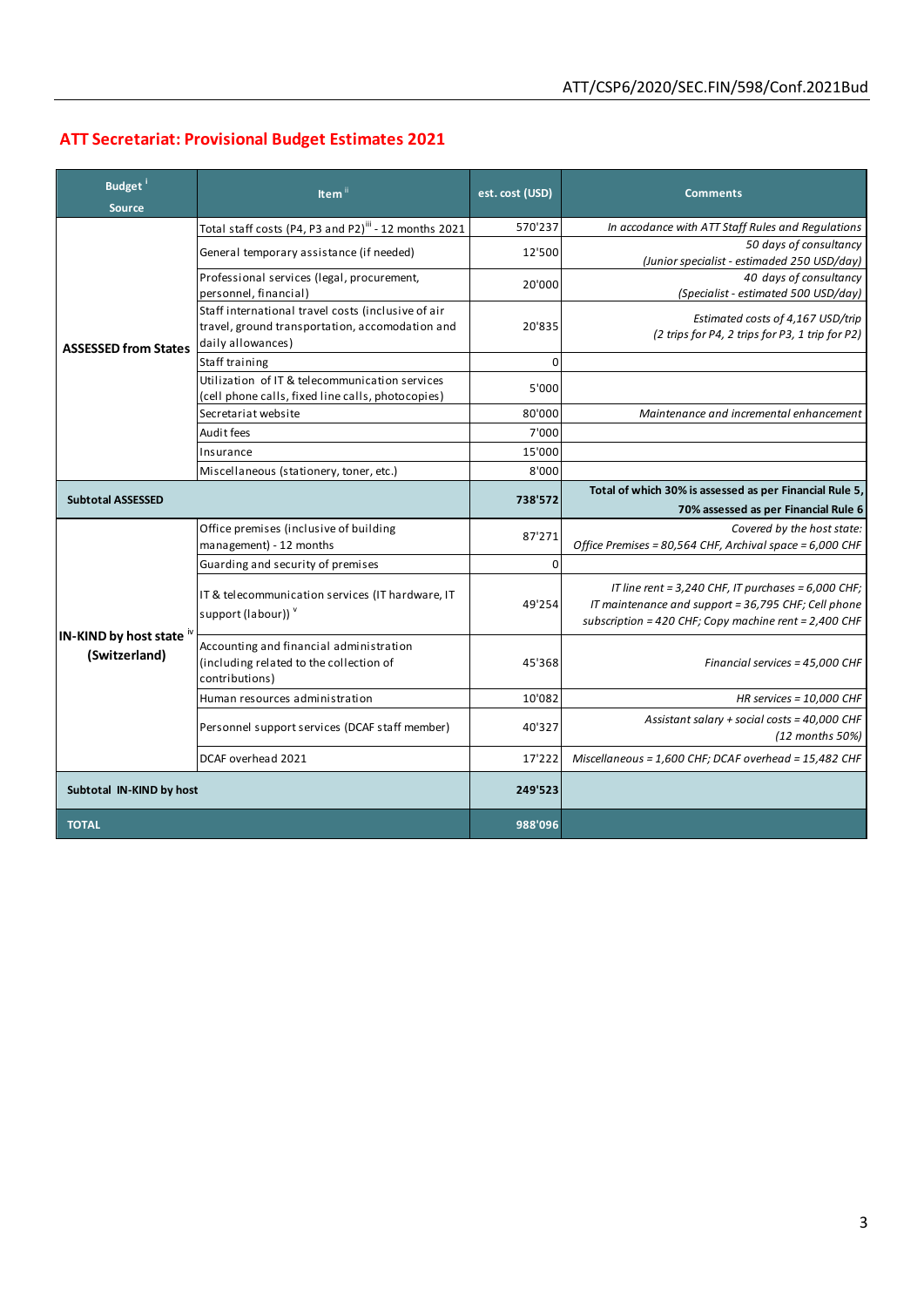| <b>Budget</b><br>source                                                     | <b>Type</b>                           | Item <sup>ii</sup>                       | est. cost (USD)                                      | <b>Comments</b>                                                                                                                 |
|-----------------------------------------------------------------------------|---------------------------------------|------------------------------------------|------------------------------------------------------|---------------------------------------------------------------------------------------------------------------------------------|
| <b>ASSESSED</b><br>from<br>participating<br>states<br><b>CSP in GENEVA</b>  | CSP7<br>Preparatory<br><b>Process</b> | Venue for Preparatory Meetings           | 32'665                                               | 2 x Working Group Meetings, 2 x Informal<br>Preparatory Meetings (=8 days)                                                      |
|                                                                             |                                       | Security                                 | 7'985                                                | 2 x Working Group Meetings, 2 x Informal<br>Preparatory Meetings (=8 days)                                                      |
|                                                                             |                                       | Documentation <sup>vi</sup>              | 44'000                                               | <b>Translation Services</b><br>(Arabic, French, Russian, Spanish)                                                               |
|                                                                             |                                       | In-session Interpretationvil             | 80'000                                               | 2 x Working Group Meetings, 2 x Informal<br>Preparatory Meetings (=8 days)                                                      |
|                                                                             | <b>Subtotal Preparatory Process</b>   |                                          | 164'649 viii                                         |                                                                                                                                 |
|                                                                             | CSP7                                  | Conference venue                         | 17'643                                               | No rent if held at CICG, Geneva;<br>Estimated charges for conference services at CICG<br>(Technical support, rent of equipment) |
|                                                                             |                                       | Documentation <sup>vi</sup>              | 32'000                                               | <b>Translation Services</b><br>(Arabic, French, Russian, Spanish)                                                               |
|                                                                             |                                       | In-session Interpretation <sup>vii</sup> | 63'515                                               | Interpretation equipment & interpreters                                                                                         |
|                                                                             |                                       | Video recording                          | 5'500                                                |                                                                                                                                 |
|                                                                             |                                       | Conference equipment and supplies        | 3'781                                                | Computers, copy machine and corresponding<br>supplies                                                                           |
|                                                                             |                                       | IT Support                               | 7'000                                                | IT service to support computer, printers, website,<br>online registration                                                       |
|                                                                             |                                       | Conference support staff                 | 13'500                                               | Local support staff                                                                                                             |
|                                                                             |                                       | Security                                 | 15'500                                               | <b>CSP Security</b>                                                                                                             |
|                                                                             |                                       | Design and printing                      | 3'025                                                | Banners, posters, invitations, logo, badges, name<br>plates, participants kits                                                  |
|                                                                             |                                       | Decoration                               | 1'415                                                |                                                                                                                                 |
|                                                                             |                                       | Medical support                          | 1'000                                                |                                                                                                                                 |
|                                                                             |                                       | Miscellaneous                            | 1'100                                                |                                                                                                                                 |
|                                                                             | <b>Subtotal CSP7</b>                  |                                          | 164'979 viii                                         |                                                                                                                                 |
| <b>Subtotal ASSESSED</b>                                                    |                                       |                                          | 329'628 vi                                           |                                                                                                                                 |
|                                                                             | CSP7                                  | Conference venue                         |                                                      |                                                                                                                                 |
| <b>IN-KIND</b><br>by host when<br><b>CSP</b> is outside of<br><b>GENEVA</b> |                                       | Catering<br>Design and printing          | $\overline{\phantom{a}}$<br>$\overline{\phantom{a}}$ | Lunches, coffee breaks, reception<br>Banners, posters, invitations, logo, badges, name                                          |
|                                                                             |                                       | Transport                                | $\overline{\phantom{a}}$                             | plates, participants kits<br>Buses/cars, for airport, opening ceremony etc.                                                     |
|                                                                             |                                       | Security                                 | $\overline{a}$                                       |                                                                                                                                 |
|                                                                             |                                       | Medical support                          | $\overline{\phantom{a}}$                             |                                                                                                                                 |
|                                                                             |                                       | Decoration                               | $\overline{\phantom{a}}$                             |                                                                                                                                 |
|                                                                             |                                       | Miscellaneous                            | $\overline{a}$                                       |                                                                                                                                 |
|                                                                             |                                       | Staff                                    | $\overline{a}$                                       | Conference manager, local support staff                                                                                         |
| <b>Subtotal IN-KIND</b>                                                     |                                       |                                          | $\overline{\phantom{0}}$                             |                                                                                                                                 |
| <b>TOTAL conference cost</b>                                                |                                       |                                          | 329'628                                              |                                                                                                                                 |
|                                                                             |                                       |                                          |                                                      |                                                                                                                                 |

# **Conference (CSP7): Provisional Budget Estimates 2021**